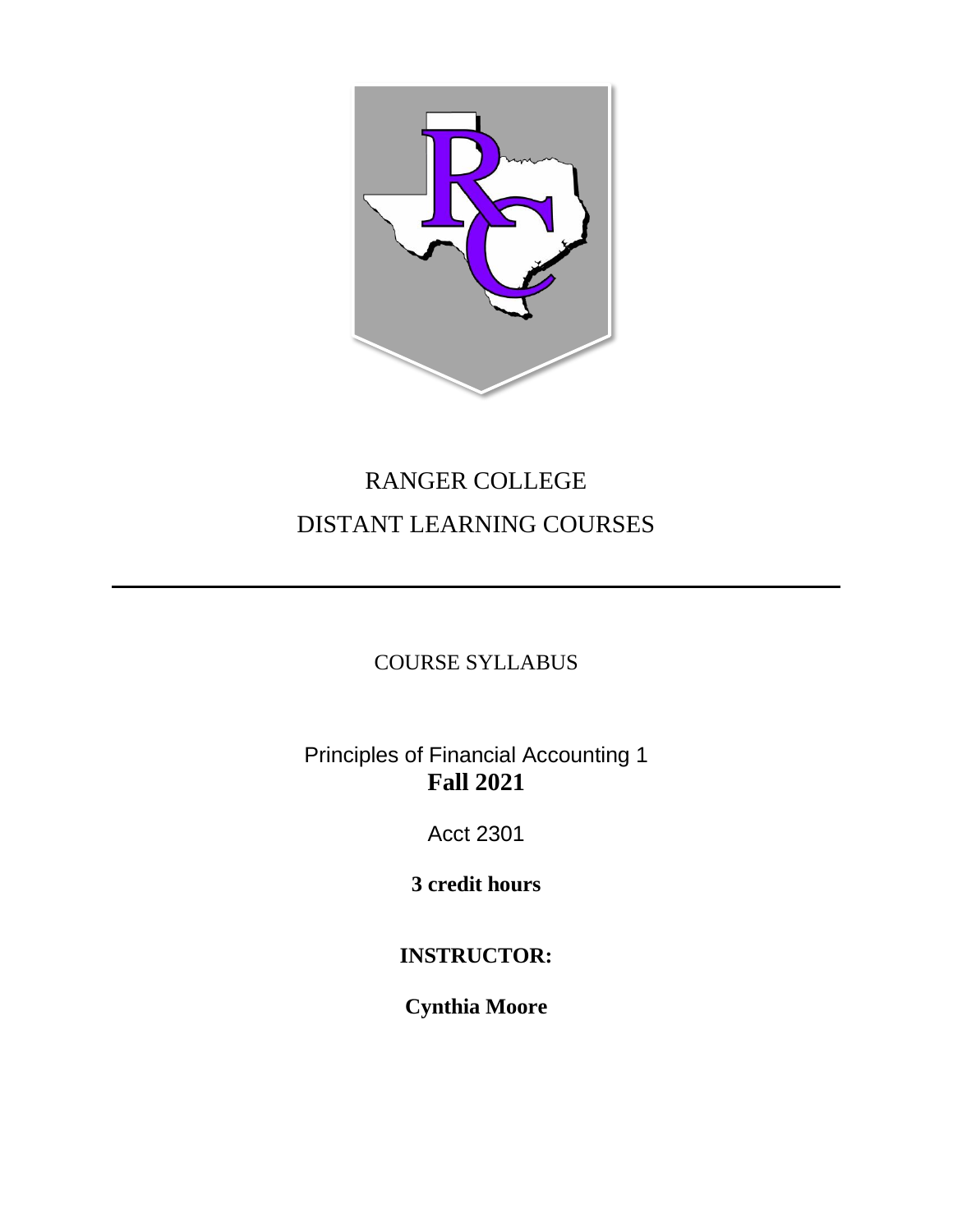INSTRUCTOR: Cynthia Moore EMAIL: [cmoore@rangercollege.edu](mailto:cmoore@rangercollege.edu) OFFICE: NA (Online Course) PHONE: NA VIRTUAL OFFICE HOURS: By email or Zoom Appointment

#### **I. Texas Core Curriculum Statement of Purpose**

Through the Texas Core Curriculum, students will gain a foundation of knowledge of human cultures and the physical and natural world, develop principles of personal and social responsibility for living in a diverse world, and advance intellectual and practical skills that are essential for all learning.

#### **II. Course Description**

This course is an introduction to the fundamental concepts of financial accounting as prescribed by U.S. generally accepted accounting principles (GAAP) as applied to transactions and events that affect business organizations. Students will examine the procedures and systems to accumulate, analyze, measure, and record financial transactions. Students will use recorded financial information to prepare a balance sheet, income statement, statement of cash flows, and statement of shareholders' equity to communicate the business entity's results of operations and financial position to users of financial information that are external to the company. Students will study the nature of assets, liabilities, and owners' equity while learning to use reported financial information for purposes of making decisions about the company. Students will be exposed to International Financial Reporting.

#### **III. Required Background or Prerequisite**

Prerequisite: Meet TSI college-readiness standard for Mathematics; or equivalent.

#### **IV. Required Textbook and Course Materials**

Lumen Learning: Financial Accounting (E-Text) online course.

#### **V. Course Purpose**

The purpose of this course is to give students a thorough background in the basic accounting procedures used to operate a business. Students will become acquainted with the principles of double entry bookkeeping including the preparation of financial statements.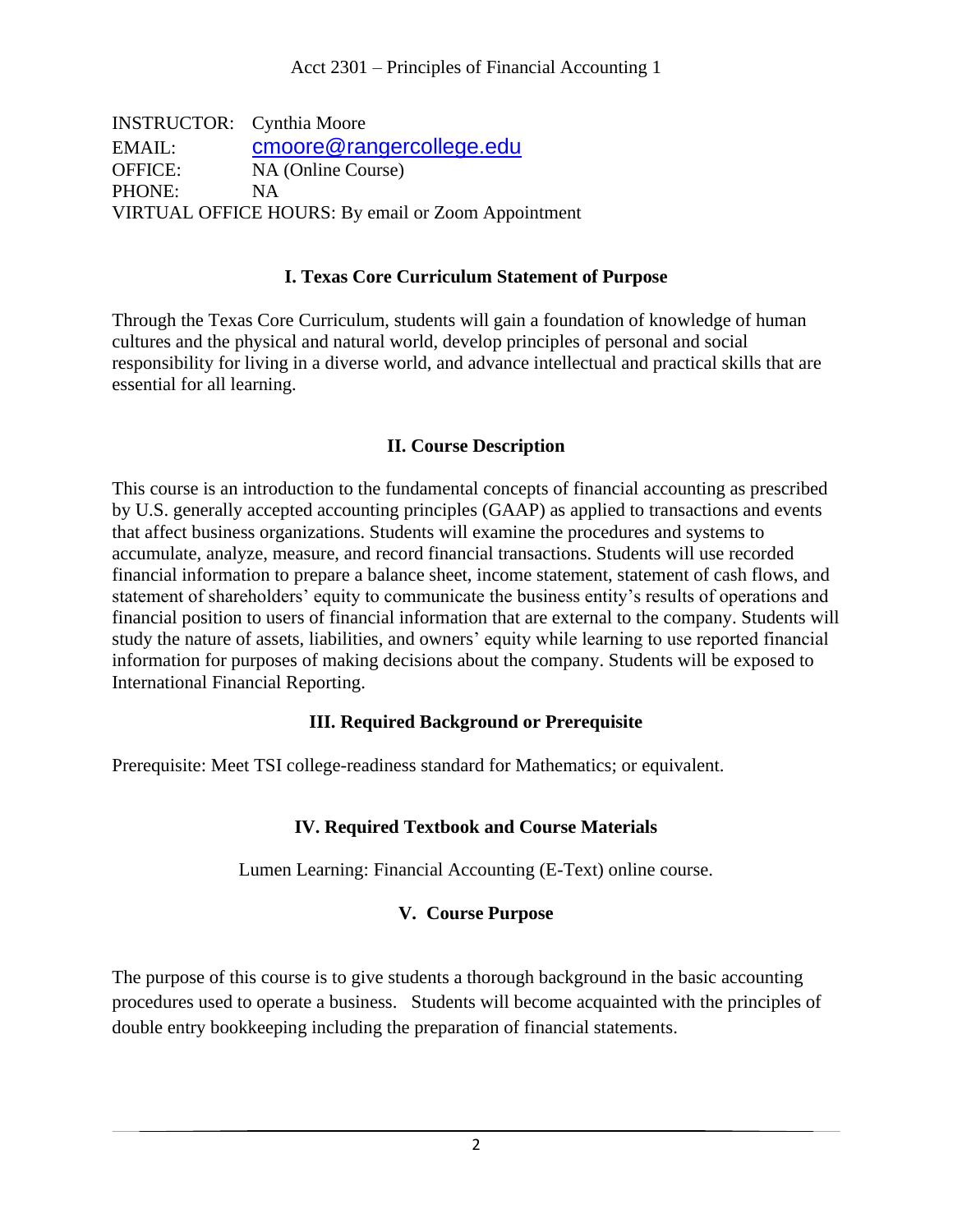## **VI. Learning Outcomes**

Upon successful completion of this course, students will:

1. Use basic accounting terminology and the assumptions, principles, and constraints of the accounting environment.

2. Identify the difference between accrual and cash basis accounting.

3. Analyze and record business events in accordance with U.S. generally accepted accounting principles (GAAP).

4. Prepare adjusting entries and close the general ledger.

5. Prepare financial statements in an appropriate U.S. GAAP format, including the following:

income statement, balance sheet, statement of cash flows, and statement of shareholders' equity. 6. Analyze and interpret financial statements using financial analysis techniques.

7. Describe the conceptual differences between International Financial Reporting Standards and

U.S. generally accepted accounting principles

#### **VII. Core Objectives**

This course meets the following of the six Core Objectives established by Texas:

- ☐ **Critical Thinking Skills (CT) –** Creative thinking, innovation, inquiry, and analysis; evaluation and synthesis of information
- □ **Communication Skills (COM)** effective development, interpretation and expression of ideas through written, oral, and visual communication
- ☐ **Empirical and Quantitative Skills (EQS) –** The manipulation and analysis of numerical data or observable facts resulting in informed conclusions
- $\Box$  **Teamwork (TW)** The ability to consider different points of view and to work effectively with others to support a shared purpose or goal
- ☐ **Social Responsibility (SR) –** Intercultural competence, knowledge of civic responsibility, and the ability to engage effectively in regional, national, and global communities
- ☐ **Personal Responsibility (PR) –** The ability to connect choices, actions, and consequences to ethical decision-making

## **VIII. Methods of Instruction**

This is a multimedia class, and as such it may include self-checks, discussions, and PowerPoints.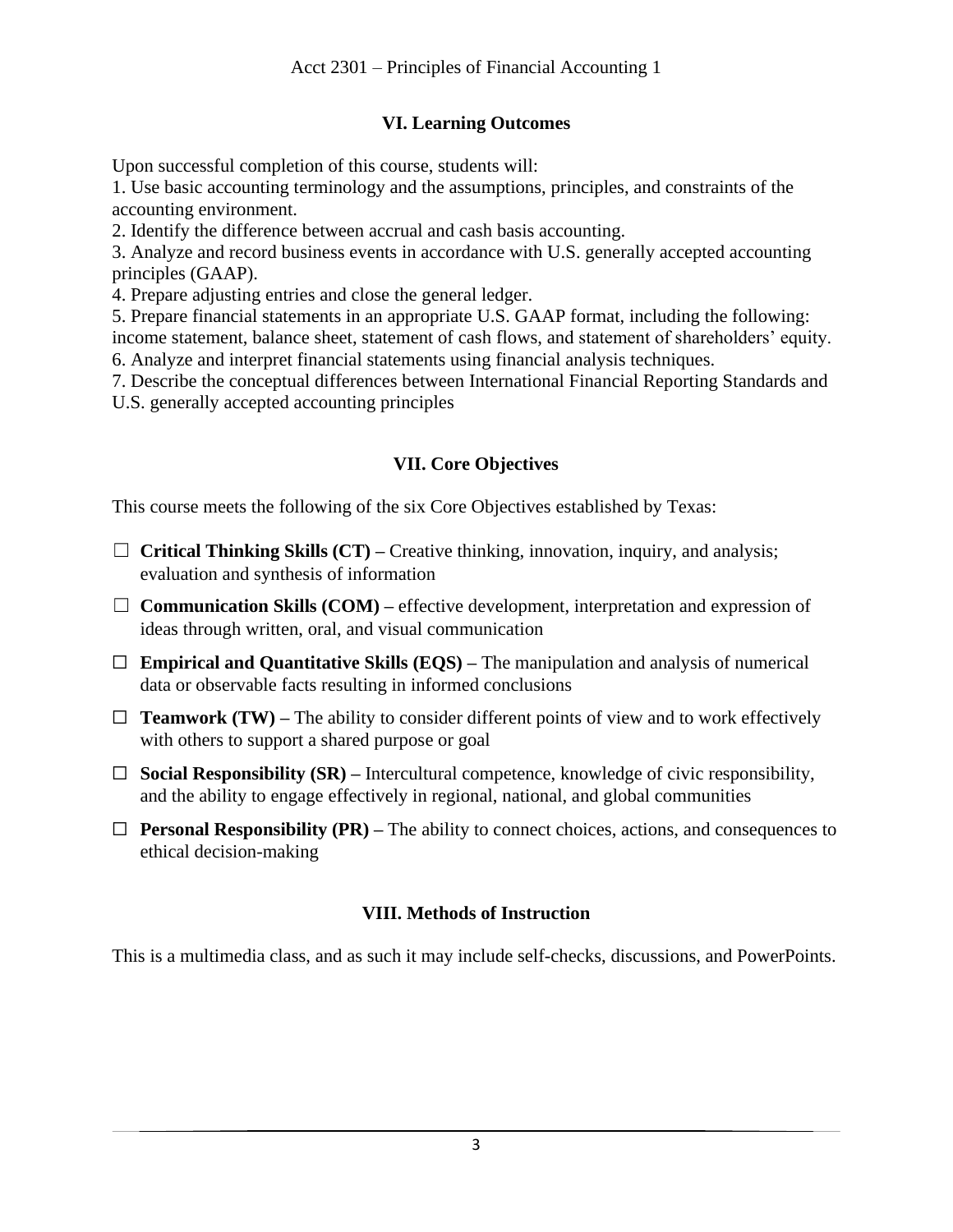#### **IX. Methods of Assessment**

The course grade will be computed as follows:

| Self-Checks                     | 253 Points   |
|---------------------------------|--------------|
| Discussions 4 @ 20 points each  | 80 Points    |
| Assignments 13@ 100 points each | 1,300 Points |
| Mid-Term                        | 125 Points   |
| Quizzes                         | 239 Points   |
| <b>Final Exam</b>               | 250 Points   |
| <b>Total Points</b>             | 2,372 Points |

Letter grades will be assigned as follows:

|                | Points    |
|----------------|-----------|
| A: 90 - 100%   | 2140-2372 |
| $B: 80 - 89%$  | 1900-2139 |
| $C: 70 - 79\%$ | 1650-1899 |
| $D: 60 - 69\%$ | 1425-1649 |
| $F:$ below 60% | 1424-0    |

## **X. Course/Classroom Policies**

- In an online course, class participation is important.
- Class participation includes completing discussions, homework, and exams.
- There are assigned chapters to read each week.
- There are discussion questions and/or homework problems every week. You should post an answer to the discussion board question and answer at least one person. To receive full credit for a response, it must be at least two sentences and add to the discussion of the topic.
- Handheld calculators may be used for exams and the final. **You will not be allowed to use your cell phone as a calculator during the final exam.**
- There will be a mid-term exam.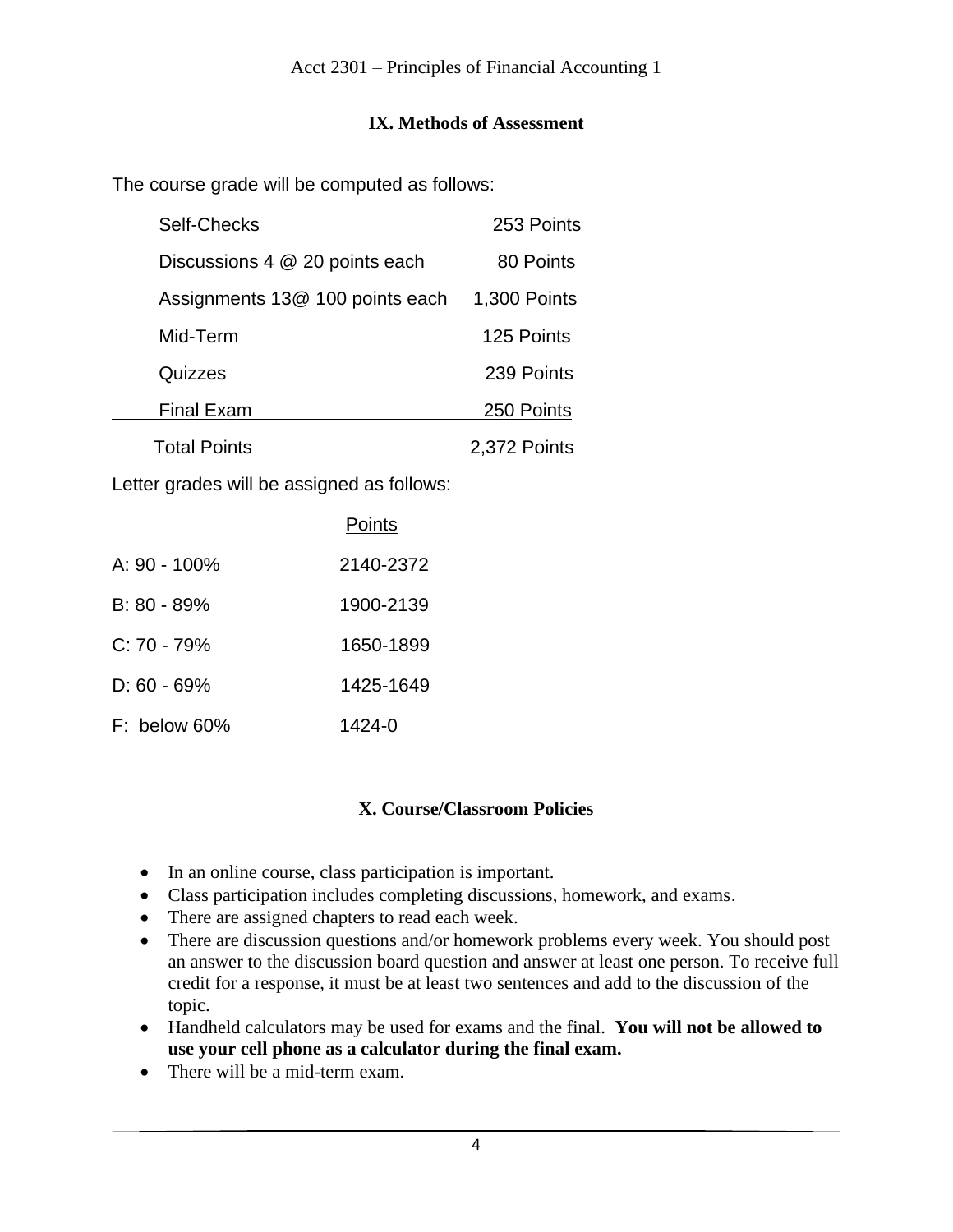• Ranger College policy requires a "proctored" final exam. The exam will be available at each Ranger location – Ranger, Brownwood, and Stephenville – and will be administered by the facilitator at each location. Students who do not have access to the Ranger College locations must make arrangements for a "proctored" final exam at an approved alternative location. The instructor must be provided, by email, the details regarding the arrangements for the exam (location, date and time, and name of facilitator who will administer the exam). Proctor U is also available.

| Week           | Module                                                                        | Assignment                                                                         |
|----------------|-------------------------------------------------------------------------------|------------------------------------------------------------------------------------|
| $\mathbf 1$    | Module 1-Role of Accounting in<br><b>Business</b><br>Objectives<br>(1,2,3,7)  | Self-Checks 1-5<br>Assignment<br>Quiz 1                                            |
| $\overline{2}$ | <b>Module 2-Accounting Principles</b>                                         | Self-Checks 1-4<br><b>Discussion-SoftSheets</b>                                    |
|                | Objectives (1,7)                                                              | Assignment<br>Quiz 2                                                               |
| 3              | <b>Module 3-Recording Business</b><br><b>Transactions</b><br>Objectives (3,4) | Self-Checks 1-3<br><b>Discussion-Bakers Breakfast</b><br><b>Bars</b><br>Assignment |
|                |                                                                               | Quiz 3                                                                             |
| $\overline{4}$ | Module 4-Completing the<br><b>Accounting Cycle</b><br>Objectives<br>(3,4,5)   | Self-Checks 1-5<br>Assignment<br>Quiz 4                                            |

# **XI. Course Outline/Schedule**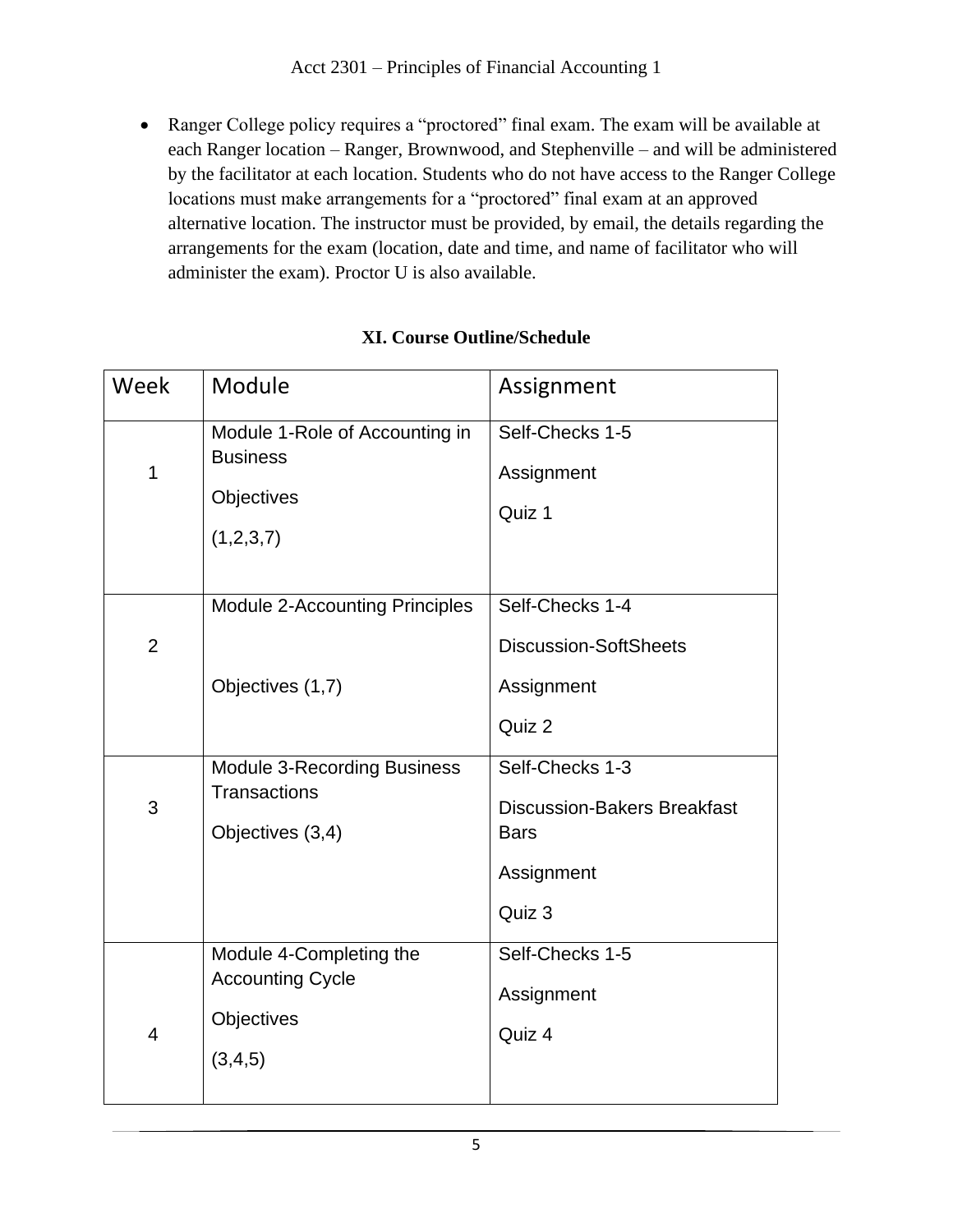|                | Module 5-Accounting for Cash                            | Self-Checks 1-5                      |
|----------------|---------------------------------------------------------|--------------------------------------|
| 5              |                                                         | Assignment                           |
|                | Objectives (3,6)                                        | Quiz 5                               |
|                | Module 6-Receivables and<br>Revenue                     | Self-Checks 1-4                      |
|                | Objectives (3,6)                                        | <b>Discussion-Maximizing Revenue</b> |
| 6              |                                                         | Assignment                           |
|                |                                                         | Quiz 6                               |
| $\overline{7}$ | <b>Mid-Term Exam</b>                                    |                                      |
|                |                                                         |                                      |
| 8              | Module 7-Merchandising                                  | Self-Checks 1-3                      |
|                | Operations                                              | Assignment                           |
|                | (Objectives 1,3)                                        | Quiz 7                               |
|                |                                                         |                                      |
|                | Module 8-Inventory Valuation<br><b>Methods</b>          | Self-Checks 1-3                      |
|                |                                                         | Discussion-LIFO, FIFO, Specific      |
| 9              | Objectives (3,6)                                        | Identification & Weighted<br>Average |
|                |                                                         | Assignment                           |
|                |                                                         | Quiz 8                               |
|                | Module 9-Property, Plant &                              | Self-Checks 1-4                      |
| 10             | Equipment                                               | Assignment                           |
|                | Objectives (3,4,5)                                      | Quiz 9                               |
|                |                                                         |                                      |
| 11             | Module 10-Other Current and<br><b>Noncurrent Assets</b> | Self-Checks 1-4                      |
|                | Objectives (3,6)                                        | Assignment                           |
|                |                                                         | Quiz 10                              |